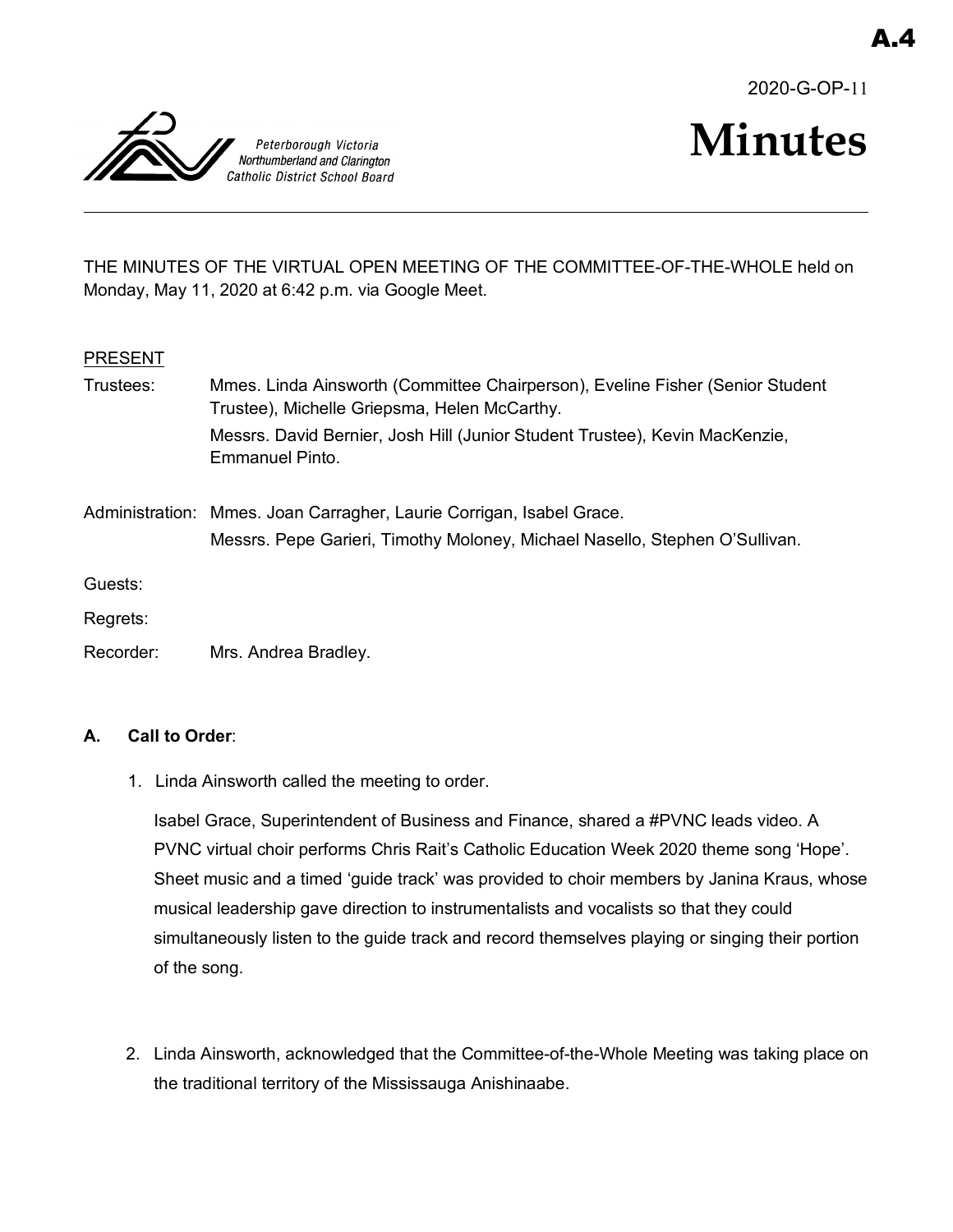- 3. Approval of Open Meeting Agenda.
	- **MOTION:** Moved by David Bernier, seconded by Helen McCarthy, that the Open Meeting Agenda be accepted.

Carried.

- 4. Declarations of Conflicts of Interest.
- 5. Approval of the Minutes of the Committee-of-the-Whole Open Meeting held on April 14, 2020.
	- **MOTION:** Moved by Emmanuel Pinto, seconded by Helen McCarthy, that the Minutes of the Committee-of-the-Whole – Open Meeting, held on April 14, 2020, be approved.

**Carried** 

6. Business Arising from the Minutes.

#### **B. Recommended Actions/Presentations:**

1. OCSTA AGM Resolution Discussion.

Michelle Griepsma, Board Chairperson, presented the Ontario Catholic School Trustees' Association 2020 Annual General Meeting Resolutions. Michelle lead the discussion and answered questions from Trustees. Further discussion will be held at the June 8, 2020 Committee-of-the-Whole open meeting.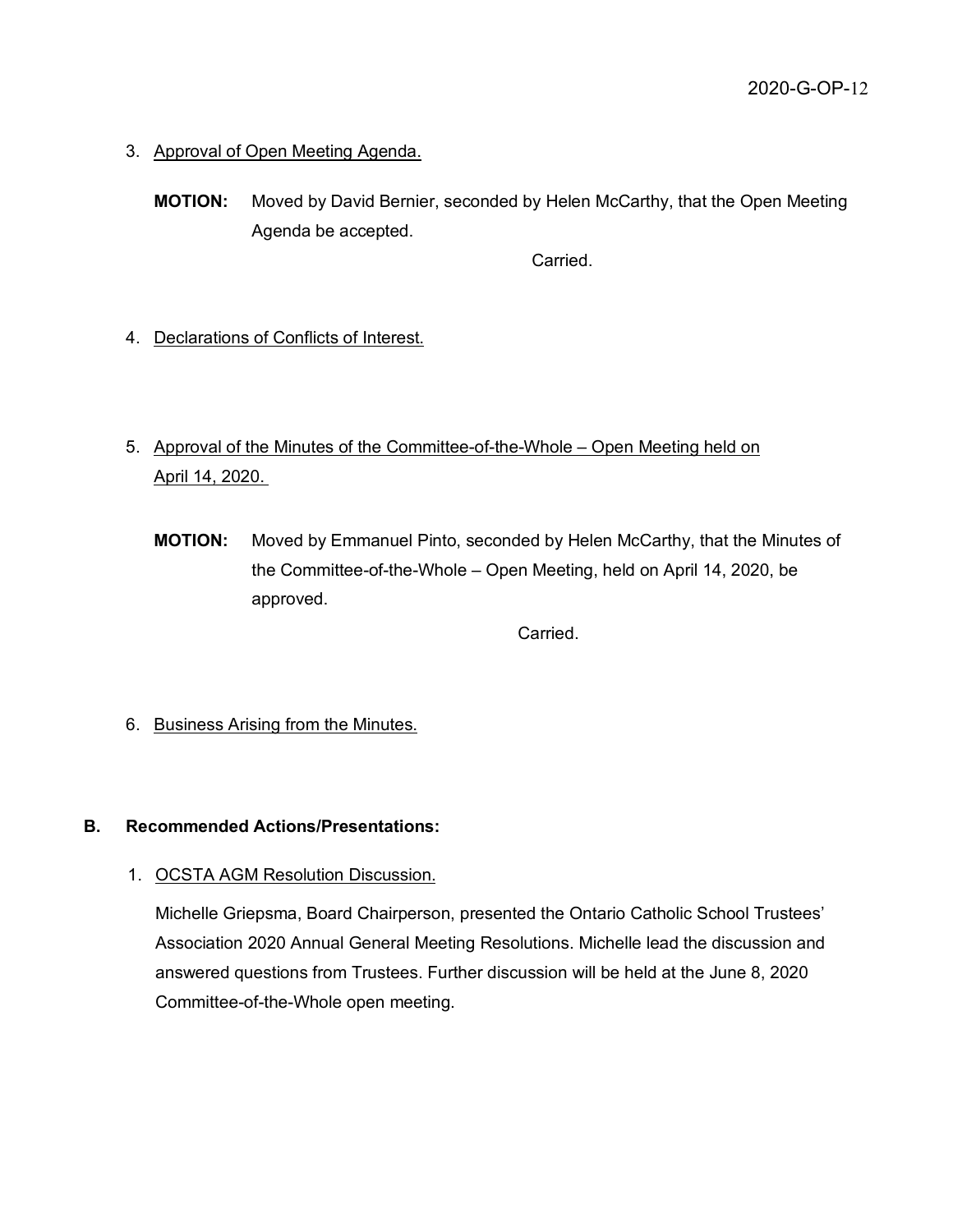#### 2. 2020/2021 Budget Planning.

Isabel Grace, Superintendent of Business and Finance, presented the 2020/2021 Budget Planning Report to the Committee-of-the-Whole. Timelines have been pushed back this year so there may be a need to reschedule a Committee-of-the-Whole meeting or call an additional meeting in order to present the budget documents, or possibly calling a Special Board Meeting to deal with budget approval. More information will follow on a proposed meeting schedule once the GSN has been released. Isabel also answered questions on the 2019/2020 budget.

#### 3. Staffing Allocations for 2020/2021 Draft Budget.

Joan Carragher, Superintendent of Learning / Leadership and Human Resource Services, presented the 2020/2021 Staffing Report to the Committee-of-the-Whole. Joan explained the report in detail to the Trustees and answered questions.

## **C. Information Items:**

#### **D. Old Business:**

#### **E. New Business:**

#### **F. Next Meeting:**

1. Monday, June 8, 2020 – 6:30 p.m.